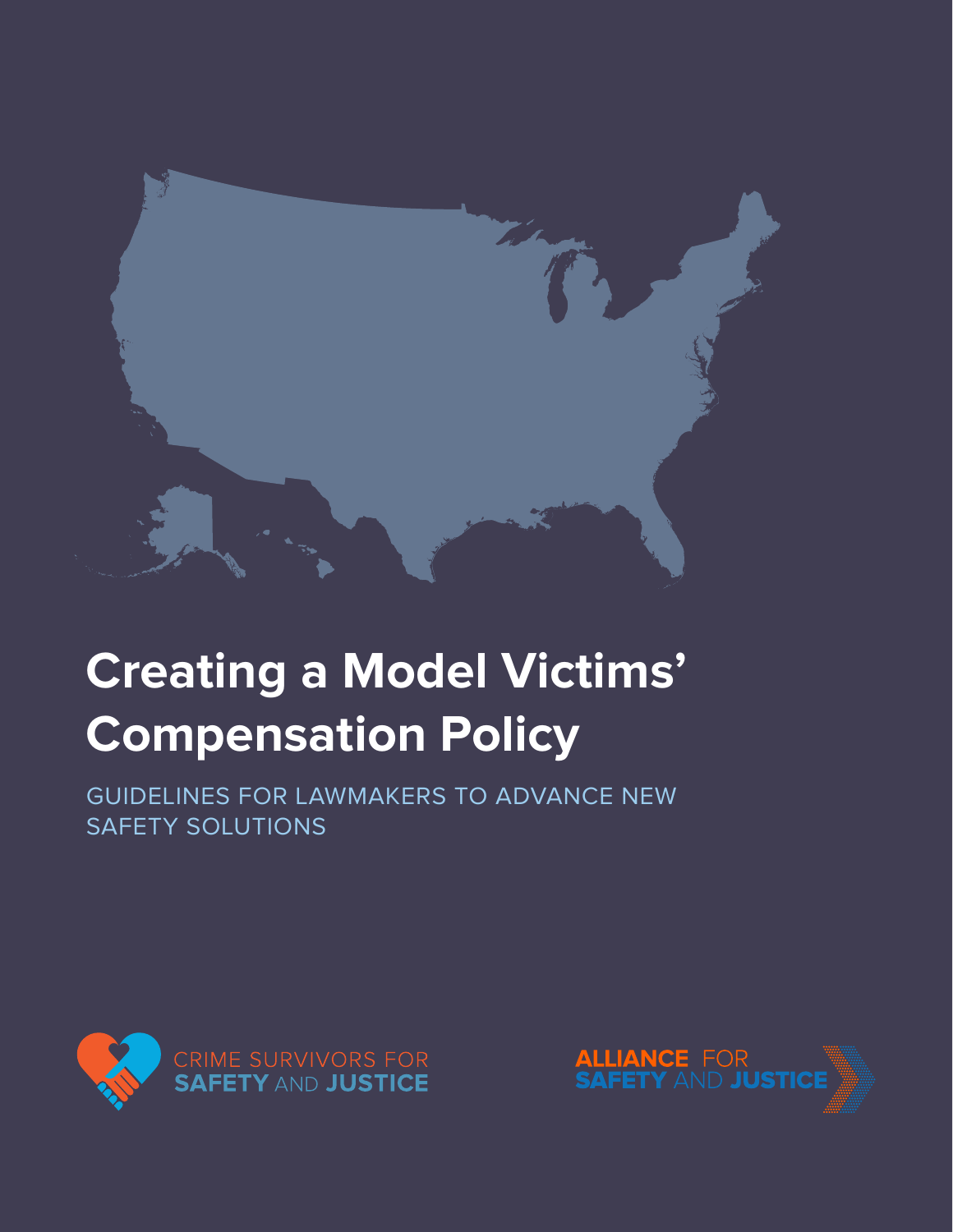

# **Introduction and Background**

#### **Victims' compensation can help survivors of violent crime recover.**

In 2019, more than four million Americans were victims of at least one violent crime. State crime victims' compensation programs offer aid to cover costs ranging from counseling costs to lost wages as victims recover from physical injury, trauma, and financial setbacks. For families who lose loved ones to crime, the programs can pay for funeral and burial costs. But in 2019, only about 5% of violent crime victims had a compensation application approved.<sup>1</sup>

Why? Many victims aren't aware that compensation relief exists; for others, the complicated application process can be overwhelming, especially for those who are navigating trauma. Far too many victims are disqualified due to discriminatory laws, policies, and practices.

While people from all walks of life are impacted by crime and violence, its effects are concentrated and unequal. Bureaucratic processes and unfair eligibility regulations currently exclude too many people harmed by violent crime from accessing victim services in their time of need. These processes have a disproportionate impact on communities of color: despite being more than twice as likely to be victimized in violent incidents, people of color and other marginalized survivors face barriers in law, policy, and practice that make it even harder to receive help.

## DEVELOPING A MODEL STATE POLICY—GUIDELINES FOR LAWMAKERS

#### **A Wave of Promising Victims' Compensation Reforms**

The Alliance for Safety and Justice (ASJ) and its flagship program, Crime Survivors for Safety and Justice, have been working for the past decade, along with other advocates in more than eight states, to change compensation policy to benefit all victims of violent crime. ASJ works with Republican and Democratic lawmakers to reform victims' compensation systems by removing discriminatory barriers, cutting through red tape, and delivering relief within the timeframe that victims say makes all the difference in their recovery. ASJ has helped pass legislation that has made half a million people newly eligible for victims' compensation in the event that they become victims of crime. These model guidelines for victims' compensation policy are drawn directly from what we have learned from crime victims themselves and from our on-the-ground experience in various states across the country.

<sup>1</sup> These figures are based on the number of applications approved (171,275) over the number of violent crime victimizations reported in the National Crime Victimization Survey. Victimizations represent households victimized, which we are using to determine victimizations against individuals. Other depictions of the lack of access to victims' compensation, including reporting by the National Crime Victimization Survey, show that assistance from a victims' service agency was received for only 11 percent of violent victimizations. Statistics are from the Office for Victims of Crime Act Victim Compensation Formula Grant Program Fiscal Year 2019 Data Analysis Report (2020) and the National Crime Victimization Survey (2018 and 2020).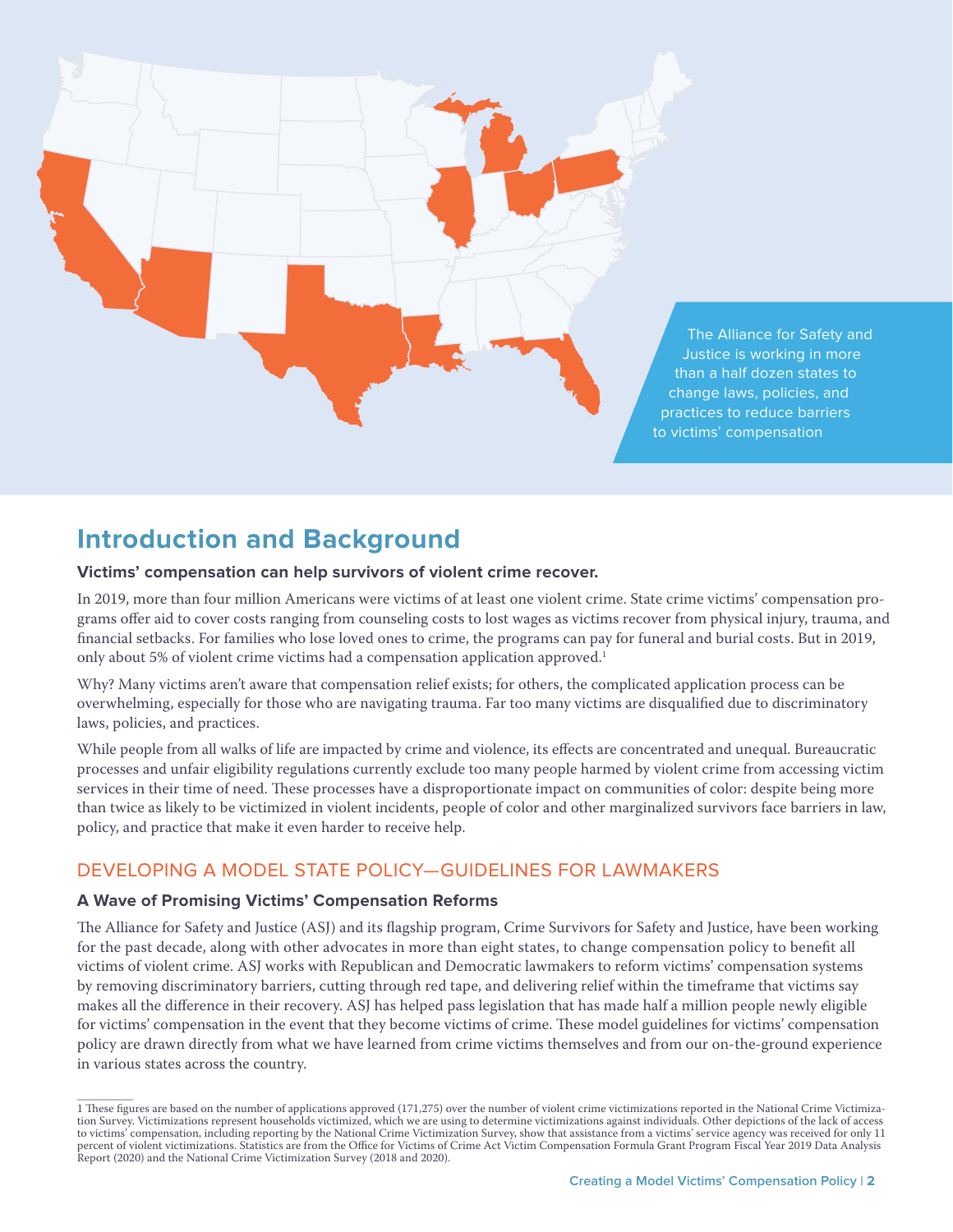The Alliance for Safety and Justice worked with lawmakers in Michigan to enact legislation that will expand access to victim compensation, increase the amount of financial help a victim can receive, and remove unnecessary red tape in the application process.

## END DISCRIMINATION: EXPAND ELIGIBLITY TO ALL VICTIMS.

Every victim should have a right to heal with support from victims' compensation and other trauma recovery services. Yet many state compensation programs disqualify people based on often vague and subjective restrictions. The interpretation of these rules by law enforcement and others has a discriminatory effect against individuals who are more likely be victims, which includes people who are Black, Latino, young, disabled, transgender, and low income.

#### **Policymakers should:**

- **Remove restrictions on victims who do not report the crime to law enforcement.** Many states require survivors to report the crime to the police within hours to be eligible for compensation. But less than half—only 40%—of violent crimes are reported to the police at all. The victim may be too traumatized to go through the reporting process, may fear being revictimized, or may have reasons to distrust the justice system. Support for victims should not be contingent on whether they work with law enforcement when there are other ways to verify that they are eligible, like providing a medical record.
- **Expand eligibility to victims on probation or parole or who have a criminal record.** In most states, someone convicted of a crime in the past is eligible for victims' aid. But in eight states, individuals with old criminal records or who are under community supervision when they are victimized are disqualified, as are their family members. The incidents that led to someone being a victim are, with rare exception, unrelated to whether the person has a criminal record. People under community supervision and people with old records are more likely to be victims, and are less likely to feel safe. Because of well-documented racial disparities within the criminal justice system, these restrictions impact Black and Latino victims and their families the most heavily.
- **Broaden support to include victims of police violence.** Individuals violently injured or killed by law enforcement rarely, if ever, receive compensation. This can happen, regardless of whether the person was committing a crime at the time of the interaction, because police reports identify the victim as the perpetrator and police using unjustifiable force are rarely charged. Compensation policies must explicitly include people who are seriously injured by police as well as family members of those killed by police—regardless of whether the officer is arrested, and without consideration of any allegations against the victim.
- **End eligibility exclusions that effectively blame victims for their own victimization.** When a violent crime occurs, the nature of the activities the victim may or may not have been involved in at the time of the incident should not bear on compensation decisions. These types of exclusions can be broad. If a victim used or possessed drugs at the time of the crime, that places the person at greater risk of becoming a victim, and should not be something that excludes the person from victims' compensation. Traumatic fallout does not discriminate: victims and their family members should qualify for counseling, funeral/burial expenses, and other services that help them heal and prevent cycles of destabilization. There is evidence that these laws have a racially disparate impact on Black victims and their families. Laws that blame victims for their own trauma or their alleged role in the crime must be changed.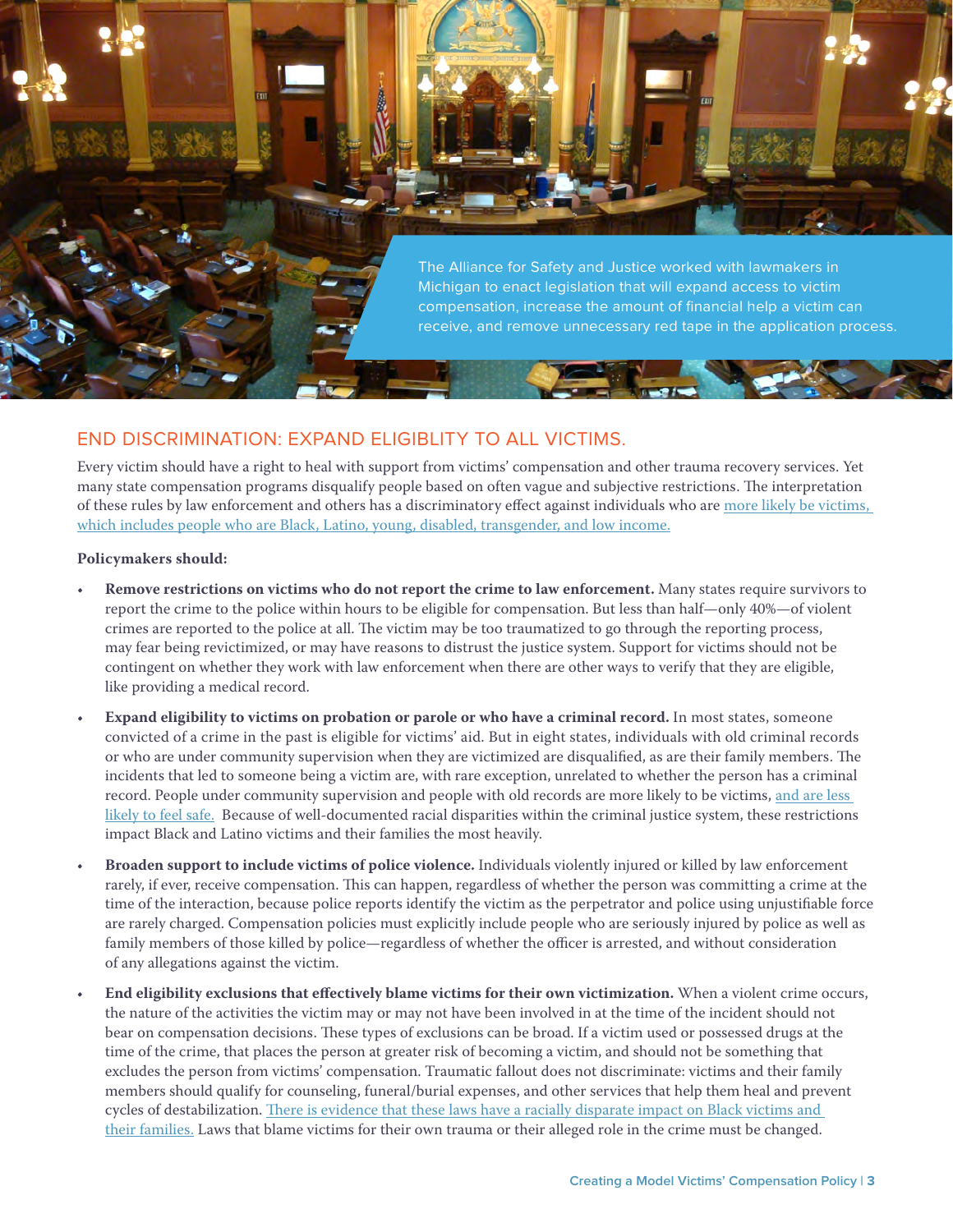Reforms that reduce discrimination.

| <b>CALIFORNIA</b><br><b>SB 299</b> |                                                                                                                                                                                                                                                                                                                                                                                                                                                                                                                                                | California lawmakers are considering legislation in 2022 that would<br>remove barriers faced by victims of police violence and other violent<br>crimes in accessing California's Victim Compensation program.                                                                                                                                                                                                                                                                                                     |
|------------------------------------|------------------------------------------------------------------------------------------------------------------------------------------------------------------------------------------------------------------------------------------------------------------------------------------------------------------------------------------------------------------------------------------------------------------------------------------------------------------------------------------------------------------------------------------------|-------------------------------------------------------------------------------------------------------------------------------------------------------------------------------------------------------------------------------------------------------------------------------------------------------------------------------------------------------------------------------------------------------------------------------------------------------------------------------------------------------------------|
| <b>LOUISIANA</b><br><b>HB 648</b>  |                                                                                                                                                                                                                                                                                                                                                                                                                                                                                                                                                | HB 648 passed the Louisiana legislature unanimously in 2022, and will provide<br>all eligible victims additional reporting options beyond a police report to show<br>eligibility for compensation. It will also increase the amount of funds a survivor<br>can receive and add relocation services as a reimbursable cost. The bill was<br>championed by Louisiana Survivors for Reform, a coalition of survivors of violence<br>and homicide victims' loved ones creating change in the criminal justice system. |
| <b>OHIO</b><br><b>SB 36</b>        | Enacted in 2021, this law made several changes that reduce discrimination,<br>including ending eligibility restrictions for survivors with past convictions.<br>It also ended the practice of denying victims' compensation to victims who<br>allegedly possessed drugs at the time of the incident, or if drugs showed<br>up in a toxicology or autopsy report. SB 36 also changed the law to ensure<br>that family members of homicide victims are never denied help because<br>of allegations about their deceased family members' actions. |                                                                                                                                                                                                                                                                                                                                                                                                                                                                                                                   |
|                                    |                                                                                                                                                                                                                                                                                                                                                                                                                                                                                                                                                | Enacted in 2021, this law ensures that an individual's eligibility for<br>compensation isn't jeopardized or delayed by their unreadiness<br>to speak to law enforcement about an incident while recovering<br>in a hospital in the immediate aftermath of a crime.                                                                                                                                                                                                                                                |
|                                    | <b>TEXAS</b><br><b>SB 957</b>                                                                                                                                                                                                                                                                                                                                                                                                                                                                                                                  |                                                                                                                                                                                                                                                                                                                                                                                                                                                                                                                   |

## COVER ACTUAL COSTS

Aid for victims to help with their healing, recovery, and mourning should be meaningful enough to cover the actual costs incurred.

#### **Policymakers should:**

- **Expand benefits to cover victims' needs.** This includes covering medical and mental health services and loss of income, together with relocation costs designed to protect victim safety and provide transportation to medical appointments or court-related activities.
- **Match benefits to real-world costs.** For example, caps on benefits for funeral and burial expenses are rarely high enough to cover the true costs of burying a loved one. Lawmakers should review the median costs in their state and match the need.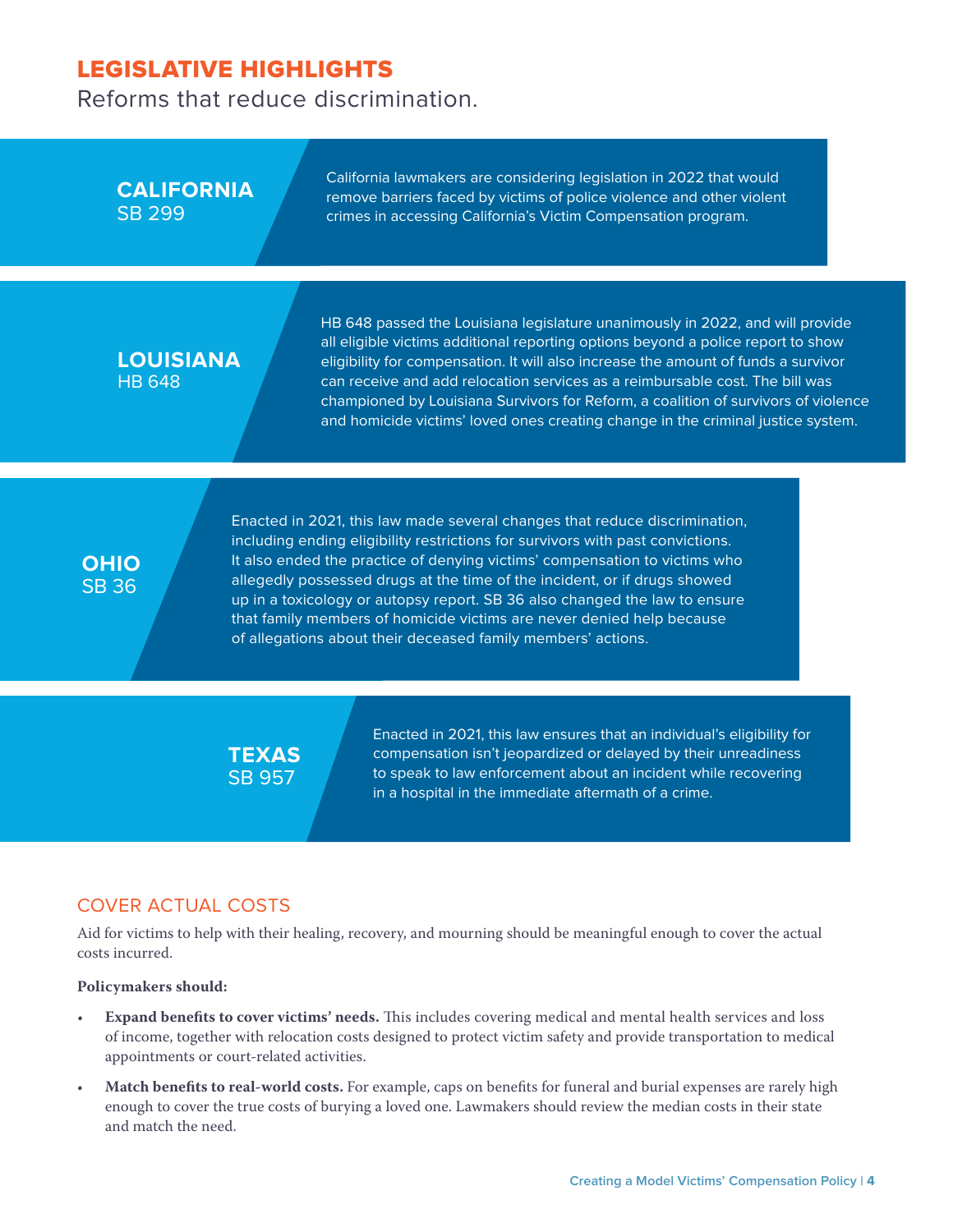Reforms aimed at covering actual victims' costs.

## Introduced in 2022, SB 993 would make a number of changes to remove barriers to compensation in California, including increasing funeral and burial benefits from \$7,500 to \$20,000, and relocation claims from \$2,000 to \$7,500. These benefits have not been adjusted for inflation for two decades. **CALIFORNIA** SB 993 This law, which was enacted in 2021 and came into effect this year, increases funeral and burial reimbursements from \$7,500 to \$10,000 and raises payments for loss of support and loss of earnings from \$1,250 to \$2,400 per month. **ILLINOIS** HB 3653 Passed in 2022, these bills will compensate additional victim expenses at the level of actual need, adding coverage for relocation, transportation, broken windows and locks, and increased and

#### **MICHIGAN** HB 4674 & 4675

expanded coverage for funeral and burial reimbursements and crime-scene cleanup. They would also increase coverage for lost earnings or support from \$350 a month to a maximum of \$1,000 a month. These bills would increase the limit on overall awards from \$25,000 to \$45,000.

## DELIVER MORE URGENT HELP WITH LESS RED TAPE.

About a quarter of compensation applications are denied, many because they are deemed incomplete. These denials do not count the many more applications that were abandoned because victims were overwhelmed by onerous paperwork and unrealistic deadlines. In some states, fewer than half of survivors whose applications are approved ever receive reimbursement.

#### **Here's how policymakers can lessen the burden:**

- **Extend deadlines to apply for help.** The trauma that victims undergo can take years to navigate. Policymakers can acknowledge this hardship by extending the deadlines to apply for aid so that victims have more time to access the help they need. Vermont and Utah do not set any time limits on submitting compensation claims. Recently, Illinois and California, pressured by crime survivor advocates, extended their timelines to accept applications. Unreasonable time limits to submit an application following a crime or to report the crime to law enforcement in order to qualify for aid should be eliminated.
- **Simplify the application process.** Applications should be available and easy to submit online, and policymakers should streamline the application process itself by reducing excessive restrictions and documentation requests that discourage people from applying. Applications must be available in multiple languages. The paperwork involved, once claims are approved, must also be revised so that qualifying victims can get the help they need.
- **Ensure that immediate financial needs are met quickly.** Financial support to cover urgent needs should be distributed within a very short window of the request, ideally no longer than two days. Standard applications should be approved within weeks, and ideally should take no longer than a month to process. Victims' support claims should not take months, even years to process, beyond the point when the aid could have made a critical difference in addressing a victim's hardship.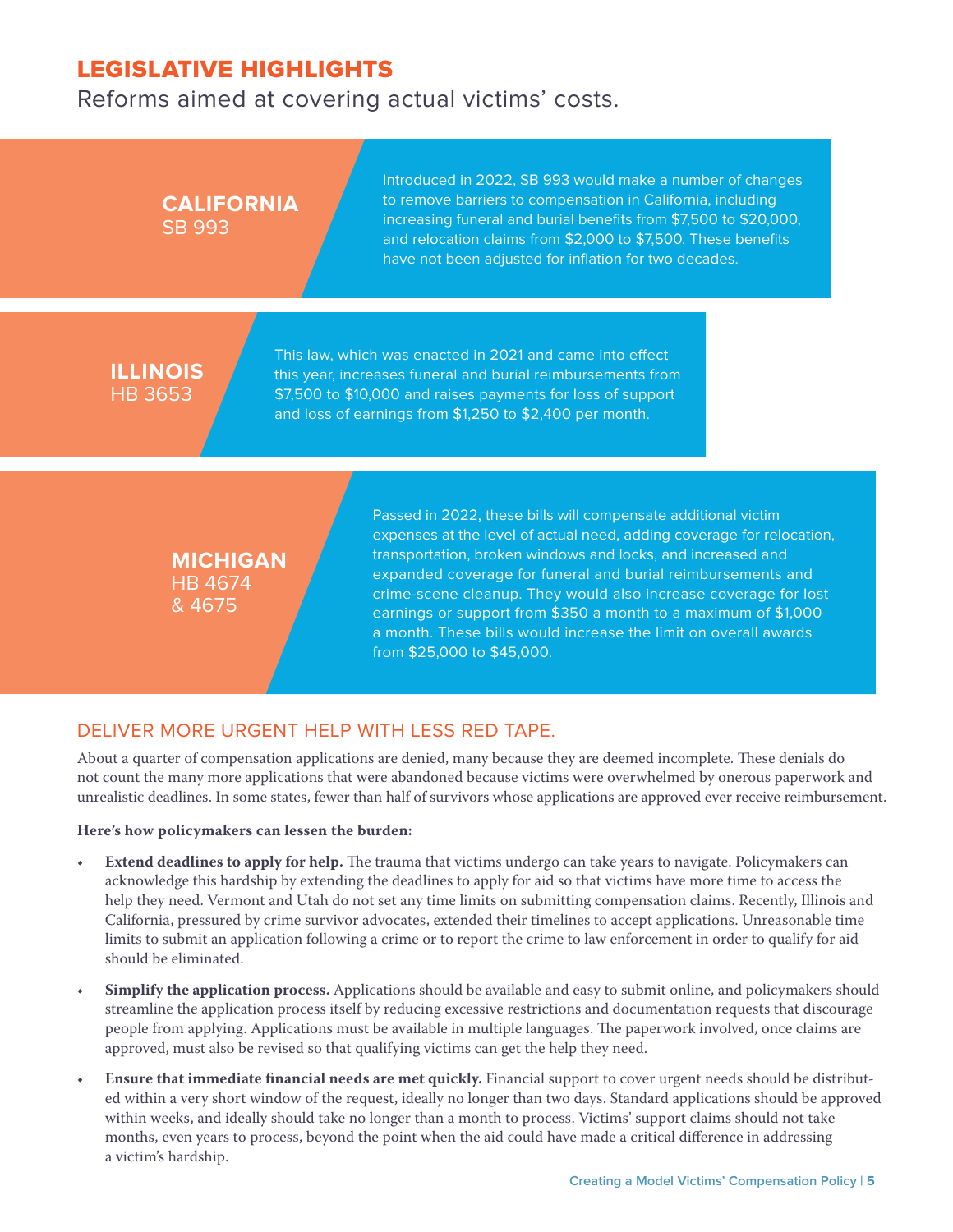Reforms to deliver more urgent help, with less red tape.

Passed in 2022, these bills will 1) remove bureaucratic hurdles requiring victims to submit unnecessary documentation before application processing may begin; 2) help establish an online application system and remove an additional means test (a **MICHIGAN** Enacted in 2019, the law more than doubles the time limit to apply for victims' compensation, from three to seven years. **CALIFORNIA** SB 375 Introduced in 2021, this bill, if enacted, would allow victims to use alternative forms of reporting in lieu of a police report to verify eligibility for compensation. Enacted in 2019, the law extends the time limit to apply for victims' compensation funds from one to three years. **FLORIDA** HB 7125 **PENNSYLVANIA** HB 2028

help and to quickly evaluate those requests.

HB 4674 & 4675

REACH MORE SURVIVORS IN CRISIS.

Most crime survivors have never heard of victims' compensation. There are many reasons for this, including the fact that most violent crimes are never reported to law enforcement. Many survivors who are aware of victims' aid are discouraged by a process that is too bureaucratic, complex, and inefficient. The disbursement of aid is also too slow and available to too few. Research shows that applicants wait up to two years to be successfully reimbursed, long past the window when support is most needed.

financial hardship requirement) that requires victims to submit additional unnecessary paperwork; and 3) require the state to provide a way for victims to request emergency

#### **Policymakers must:**

- **Expand outreach programs.** Information on compensation should be available in the places where it is most likely to reach crime victims: hospitals, libraries, counseling clinics, child care centers, physicians' offices, and funeral homes.
- **Conduct outreach in multiple languages.** Information about compensation benefits must reach underserved crime victims in the languages they speak and in the places where they live and work. Applications and assistance in completing forms must also be multilingual.
- **Expand the definition of family members eligible for compensation.** In many states, compensation is offered to "secondary victims," but too often that is narrowly defined to mean only a parent or spouse. Eligibility should reflect the true constellation of those who may be directly impacted by a crime, including extended family and members of nontraditional family structures. Traumatized crime witnesses should also be legitimized and receive support.
- **Grow the number of Trauma Recovery Centers (TRCs) and programs for victims.** The compensation system in many states is so complicated that victims need help navigating the process. TRCs are places that seek to address a variety of victims' needs, including applying for compensation. While the number of TRCs has grown from one to 39 across seven states, there is need for more programs like TRCS to help victims apply and successfully receive compensation, and access other trauma recovery services.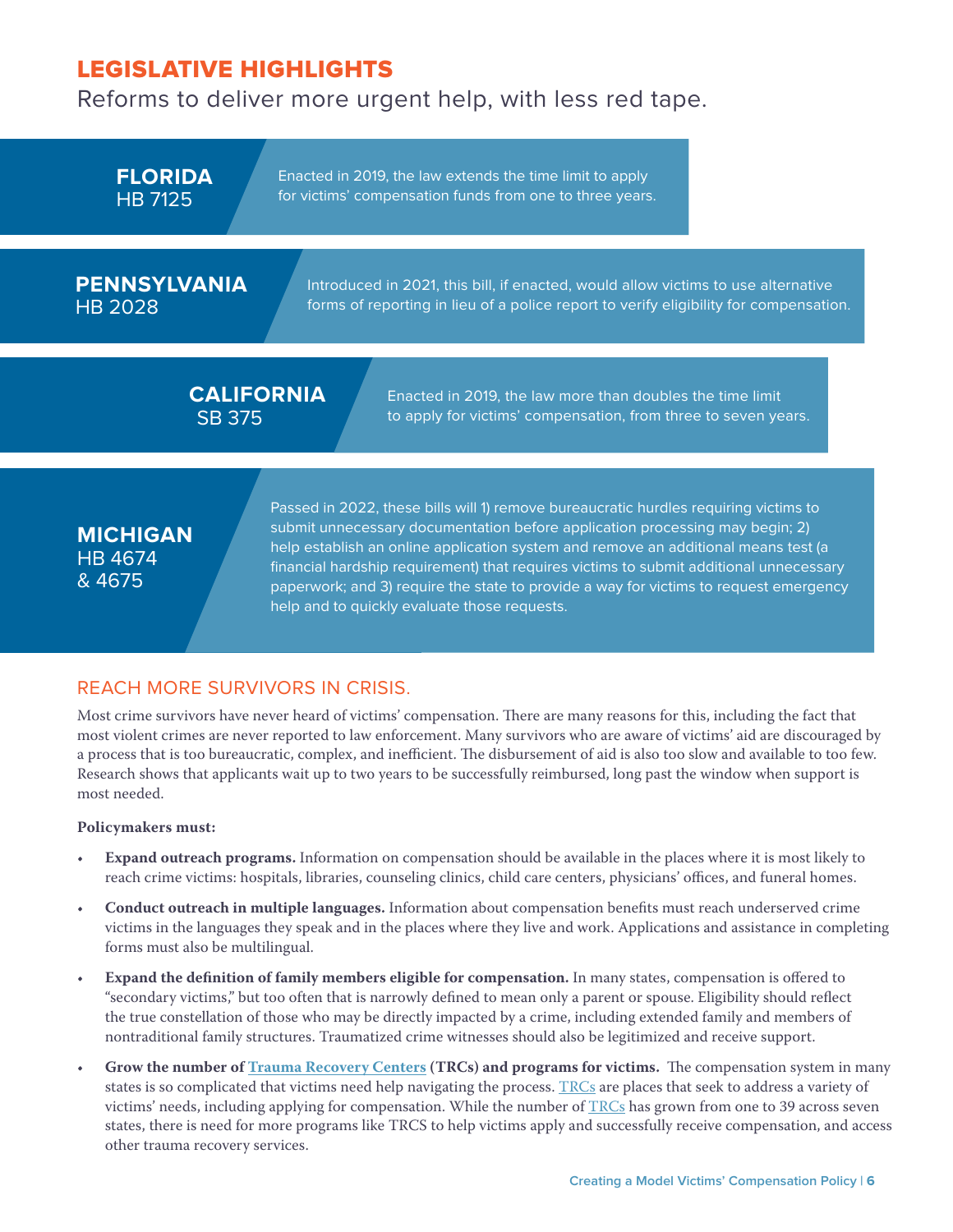Reforms to reach more survivors in crisis.

**OHIO** SB 36

Enacted in 2021, this law qualifies immediate family members as victims, making them eligible for compensation in addition to the direct victim. Limits on compensation to family members were reduced.

## **ILLINOIS** HB 3653

Enacted in 2021, this law extends compensation to any person living in the household who has a relationship like that of a parent, spouse, or child; to children of a murder or injured victim in addition to spouses and parents of such victims; and expands the definition of "child" to include adult children.

## **MICHIGAN** HB 4674 & 4675

Passed in 2022, these bills recognize the impact of violent crime on immediate family members; household members of direct victims, including primary caregivers; and people who have lived with victims for years—covering mental health care and other expenses for these secondary victims.

## **ARIZONA** HB 2132

In an effort to bring stability and much-needed resources to the Victims Compensation Program, the system would receive a one-time injection of \$10 million to bolster the fund balance, with a commitment of a continuous, annual appropriation of \$2 million in state general funds to provide continuity and stability in services to victims of crime.

## CONCLUSION: THE NEED TO ENSURE EQUAL ACCESS

Efforts to improve victims' compensation policy must have, at their heart, a commitment to equal access and to a system that operates efficiently and is centered around the needs of victims. Yet many state compensation programs have eligibility requirements and processes in place that make it hard for any victim to receive help and that disproportionately impact victims of color. States that are reforming their systems can ensure equal access to compensation by taking some simple steps, such as tracking and reporting data on who receives aid and who is denied. Crime victims' advisory councils can also be instituted where they do not exist; active councils should be empowered to review data and help states establish policies that treat all victims of violent crime equally and with dignity.

Reforming victims' compensation is only one pathway for law, policy, and practice changes to help people who have been a victim of crime access the help they need to recover. The National Crime Victims Agenda: A Ten-Point Plan to Address the Needs of Our Nation's Diverse Victims of Crime details other ways in which policymakers can help those who are most harmed to receive more help.

Sources: *"Guidelines for Lawmakers to Advance New Safety Solutions"* summarizes information from enacted bills and legislation that have been introduced or enacted to change victims' compensation systems. Key data points are from the U.S. Department of Justice's National Crime Victimization Survey and the Office for Victims of Crime Annual Performance Measures Reports. Key analysis comes from the reports of Crime Survivors for Safety and Justice and the National Crime Victims Agenda: A Ten-Point Plan to Address the Needs of Our Nation's Diverse Victims of Crime.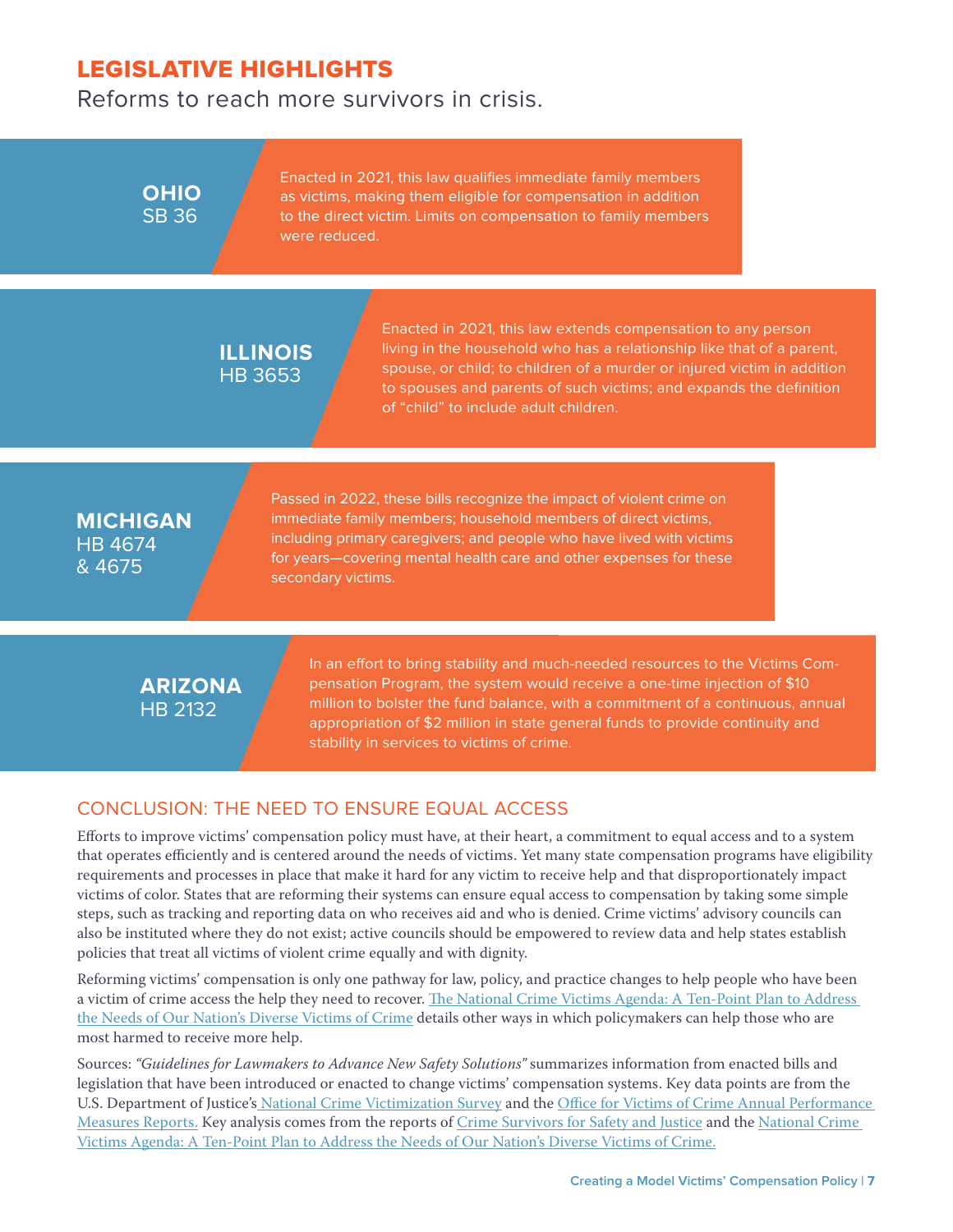

### OHIO'S LANDMARK EXPANSION OF VICTIM SUPPORT: A DEEPER DIVE INTO SB 36

Crime Survivors for Safety and Justice, a 70,000-member-strong national network of crime survivors advocating for the creation of healing communities and more effective public safety policy, has been working in Ohio for more than half a decade. Crime survivors in Ohio have succeeded in establishing seven trauma recovery centers that specialize in delivering services to underserved crime victims with funding support from the attorney general's office. Victims have also worked with the state to change administrative practices so that more community-based service providers can address the needs of victims in their neighborhoods.

Along with these important changes to laws, policies, and practices, victims worked with lawmakers to pass Ohio's SB 36 in 2021, which aims to significantly reform the state's victims' compensation system.

#### **When fully implemented, SB 36 will:**

- **Expand eligibility for victims' compensation.** Ohio was one of only five remaining states that restricted compensation based on a victim's past conviction alone. SB 36 will eliminate restrictions based on a victim's or applicant's criminal record or allegations about crimes that occurred in the past.
- **Increase the number of family members eligible for compensation.** Before the law, immediate family members faced limits around compensation. Under SB 36, immediate family members qualify as victims in their own right, and are eligible for compensation in addition to the direct victim. Caps on compensation to family members were also increased.
- **Reduce the chances that a victim will be denied compensation.** Previously, victims and their family members could have their compensation awards denied or reduced if it was alleged that the victim had committed a wrongful act and that the act had a "causal relationship" to their victimization: this denial or reduction could happen regardless of whether the alleged wrongful act occurred days or weeks before the victimization or if the act itself was violent. These are highly subjective determinations, which, because of certain biases, in practice have a disproportionate impact on Black victims and other vulnerable people. The new law significantly narrows the circumstances under which a victim can be alleged to have contributed to what happened to them and denied compensation for that reason. Family members who lose a loved one can never be denied compensation based on the alleged actions of the deceased. Victims and their families were also previously denied compensation if the victim possessed drugs or if a toxicology or autopsy report showed that they had drugs in their system at the time of the victimization—regardless of whether the drug use bore any relationship to the victimization. SB 36 ends these practices.
- **Make the process around denials more transparent.** The bill streamlines the documentation that the attorney general's office must provide when it denies a compensation claim so that it is clear how the office arrived at its decision and what information it considered relevant to the decision.